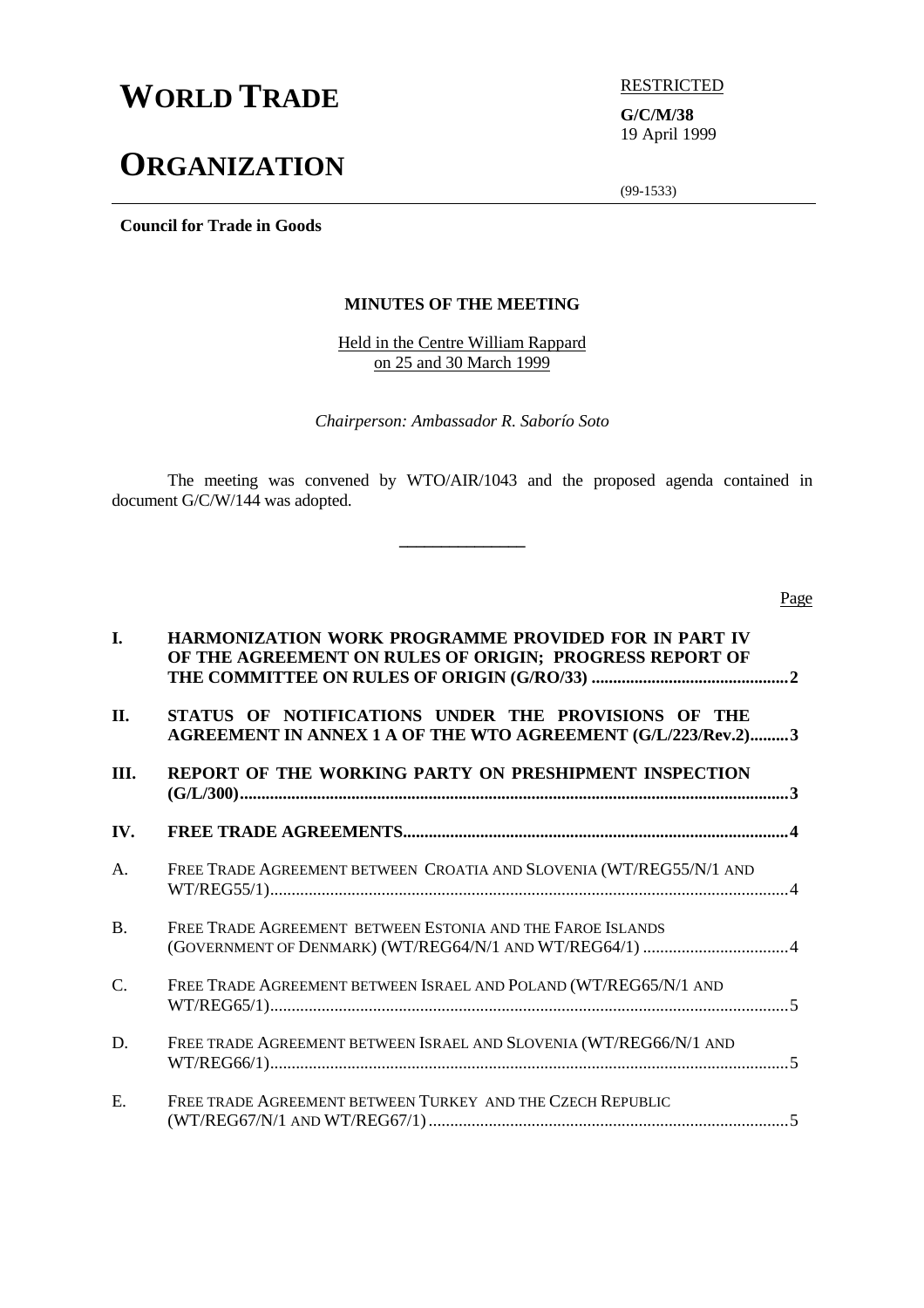| VIII.          |                                                                      |
|----------------|----------------------------------------------------------------------|
| VII.           | ELECTION OF CHAIRPERSON OF THE COUNCIL FOR TRADE IN                  |
| VI.            | APPOINTMENT OF OFFICERS FOR SUBSIDIARY BODIES OF THE                 |
| D.             | DECISION ON THE INTRODUCTION OF HARMONIZED SYSTEM CHANGES INTO WTO   |
| C.             |                                                                      |
| <b>B.</b>      |                                                                      |
| A.             |                                                                      |
| V.             |                                                                      |
| $\mathbf{I}$ . | CENTRAL EUROPEAN FREE TRADE AGREEMENT - ACCESSION OF THE REPUBLIC OF |
| H.             | EURO-MEDITERRANEAN AGREEMENT BETWEEN THE EUROPEAN COMMUNITIES AND    |
| G.             | FREE TRADE AGREEMENT BETWEEN TURKEY AND ESTONIA (WT/REG70/N/1 AND    |
| F <sub>1</sub> | FREE TRADE AGREEMENT BETWEEN TURKEY AND THE SLOVAK REPUBLIC          |

The meeting was suspended on 25 March 1999 and items 6 and 7 were considered by the Council at its resumed meeting on 30 March 1999.

#### **I. HARMONIZATION WORK PROGRAMME PROVIDED FOR IN PART IV OF THE AGREEMENT ON RULES OF ORIGIN; PROGRESS REPORT OF THE COMMITTEE ON RULES OF ORIGIN (G/RO/33)**

1.1 In presenting the report, the Chairman of the Committee, Mr R. Wells, noted that one of the objectives of the Agreement on Rules of Origin was to harmonize non-preferential rules of origin. The Harmonization Work Programme, which was launched in July 1995, was scheduled for completion, pursuant to Article 9.2(a) of the Agreement, within three years of its initiation, i.e. by July 1998. However, while the Committee on Rules of Origin and the Technical Committee on Rules of Origin made substantial progress during this three-year period, the work, due to the complexity of issues, had not been completed as scheduled.

1.2 While recognizing that the Committee was mandated to complete the Harmonization Work Programme within three years of its initiation and the importance of concluding its Work Programme forthwith so as to provide more certainty in the conduct of world trade and to ensure that rules of origin did not themselves create restrictive, distorting or disruptive effects on international trade, the Council for Trade in Goods and the General Council, in July 1998, approved the recommendations of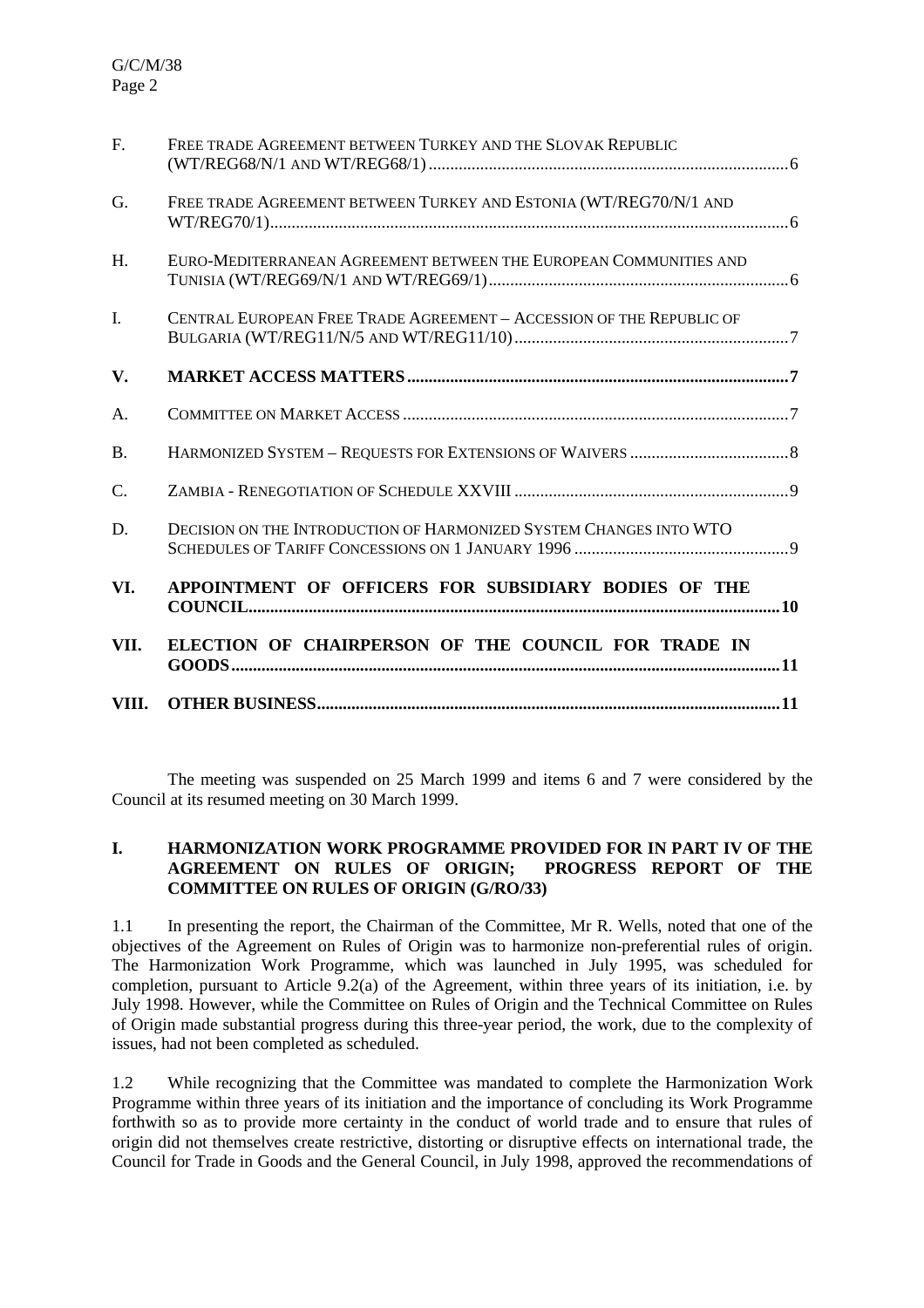the Committee that: (i) it, in cooperation with the Technical Committee, should continue the work identified in Articles 9.2(c) and 9.3 of the Agreement; (ii) Members commit themselves to make their best endeavours to complete the Harmonization Work Programme by November 1999; (iii) the Technical Committee should submit the final result of its work to the Committee by the end of May 1999; and (iv) the Committee should report to the Council for Trade in Goods on the progress of work in February, June and October 1999.

1.3 Since its meeting in July 1998, the Committee had held three formal meetings, in October and November 1998 and February 1999, and endorsed about 270 Basket 1 Decisions, i.e. the product-specific rules of origin on which consensus had been reached by the Technical Committee. The Committee confirmed that these basket 1 items should not be reopened at the level of the Committee, keeping in mind however that, in accordance with Article 9.3(b) of the Agreement, the Committee would finally consider the results of the Harmonization Work Programme in terms of their overall coherence. The total number of product-specific rules submitted by the Technical Committee and endorsed by the Committee since the start of the Harmonization Work Programme amounted now to about 1750 at the level of HS subheadings (the total number of HS subheadings is 5113).

1.4 Following the future work programme agreed in July 1998, the Technical Committee discussed the overall architecture of the harmonized rules of origin at its two sessions in October and December 1998. Measurable progress had been made, particularly in respect of the general rules. Nevertheless, the Technical Committee was unable to complete the work, as scheduled. The next progress report would be made in June 1999.

1.5 The representative of India expressed concern about the lack of progress being made on some of the issues and took the view that there would be a lack of credibility if the deadline of November 1999 was allowed to slip.

1.6 The Council took note of the report and of the statement.

### **II. STATUS OF NOTIFICATIONS UNDER THE PROVISIONS OF THE AGREEMENT IN ANNEX 1 A OF THE WTO AGREEMENT (G/L/223/REV.2)**

2.1 The Chairman stated that as indicated in the cover page to document G/L/223/Rev.1, the Council had adopted, at its meeting of 15 October 1996, a recommendation by the Working Group on Notification Obligations and Procedures to maintain on an ongoing basis the comprehensive listing of notification obligations under the provisions of Agreements in Annex 1A of the WTO Agreement and the compliance therewith. It was also agreed to update and circulate this listing semi-annually. The fifth update was contained in document G/L/223/Rev.2 and included all notifications made up to and on 31 December 1998.

2.2 The Council took note of the information provided in document G/L/223/Rev.2

# **III. REPORT OF THE WORKING PARTY ON PRESHIPMENT INSPECTION (G/L/300)**

3.1 In presenting the report, the Chairman noted that the Working Party on Preshipment Inspection was established by the General Council at its meeting of 7, 8 and 13 November 1996, "to conduct the review provided for under Article 6 of the Agreement on Preshipment Inspection and to report to the General Council through the Council for Trade in Goods in December 1997". The Working Party had presented its report (G/L/214) to the General Council at its meeting in December 1997. The General Council had adopted the report, thereby agreeing, based on the recommendations made by the Working Party, that the life of the Working Party be extended until the end of 1998.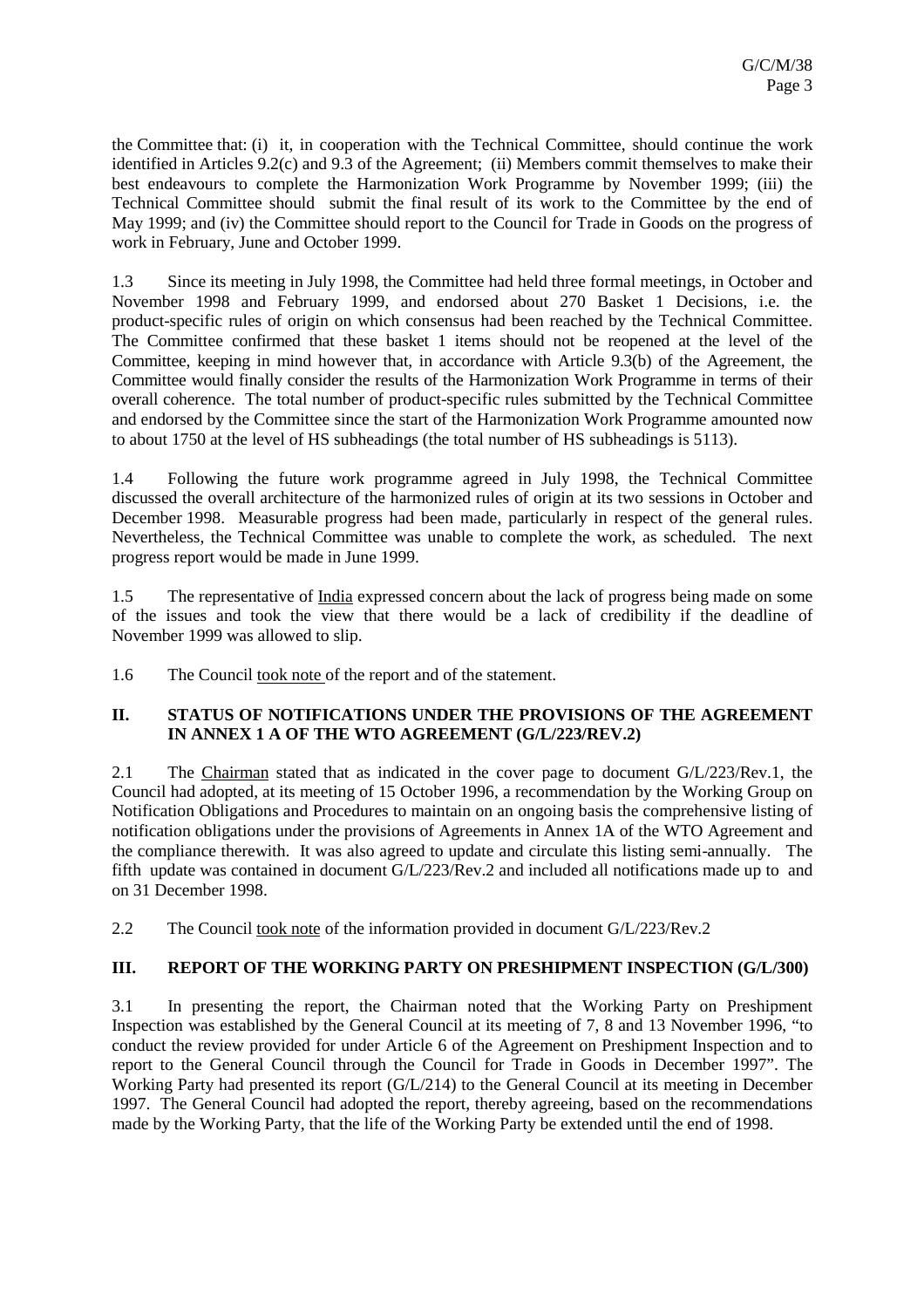3.2 During 1998, the exchange of views had focused on seven issues contained in the 1997 report as well as on the relationship between PSI and trade facilitation and technical assistance. The Working Party submitted its report to the General Council (G/L/273), through the CTG, in December 1998, which recommended that its life be extended until 31 March 1999 in order to conclude its work. The work had been concluded and the final report of the Working Party containing its further recommendations was contained in document G/L/300. In conclusion, the Chairman proposed that the Council take note of the report and forward the report to the General Council for adoption.

3.3 It was so agreed.

### **IV. FREE TRADE AGREEMENTS**

A. FREE TRADE AGREEMENT BETWEEN CROATIA AND SLOVENIA (WT/REG55/N/1 AND WT/REG55/1)

4.1 The Chairman drew attention to the notification from Slovenia circulated in document WT/REG55/N/1. The text of the Agreement had been circulated in document WT/REG55/1.

4.2 The Chairman proposed that the Committee on Regional Trade Agreements carry out the examination of the Agreement in accordance with the following terms of reference:

"to examine, in light of the relevant provisions of the GATT 1994, the Free Trade Agreement between Croatia and Slovenia and to submit a report to the Council for Trade in Goods".

4.3 It was understood that the understanding read out by the Chairman of the Council for Trade in Goods under item 7 of the Agenda of the meeting of the Council on 20 February 1995, as contained in document WT/REG3/1, would apply *mutatis mutandis* to the examination. It was also understood that, during the examination, due account would be taken of the intrinsic differences between customs unions and free-trade areas.

4.4 The Council so agreed.

B. FREE TRADE AGREEMENT BETWEEN ESTONIA AND THE FAROE ISLANDS (GOVERNMENT OF DENMARK) (WT/REG64/N/1 AND WT/REG64/1)

4.5 The Chairman drew attention to the notification from the parties circulated in document WT/REG64/N/1. The text of the Agreement had been circulated in document WT/REG64/1.

4.6 The Chairman proposed that the Committee on Regional Trade Agreements carry out the examination of the Agreement in accordance with the following terms of reference:

"to examine, in light of the relevant provisions of the GATT 1994, the Free Trade Agreement between Estonia and the Faroe Islands and to submit a report to the Council for Trade in Goods".

4.7 It was understood that the understanding read out by the Chairman of the Council for Trade in Goods under item 7 of the Agenda of the meeting of the Council on 20 February 1995, as contained in document WT/REG3/1, would apply *mutatis mutandis* to the examination. It was also understood that, during the examination, due account would be taken of the intrinsic differences between customs unions and free-trade areas.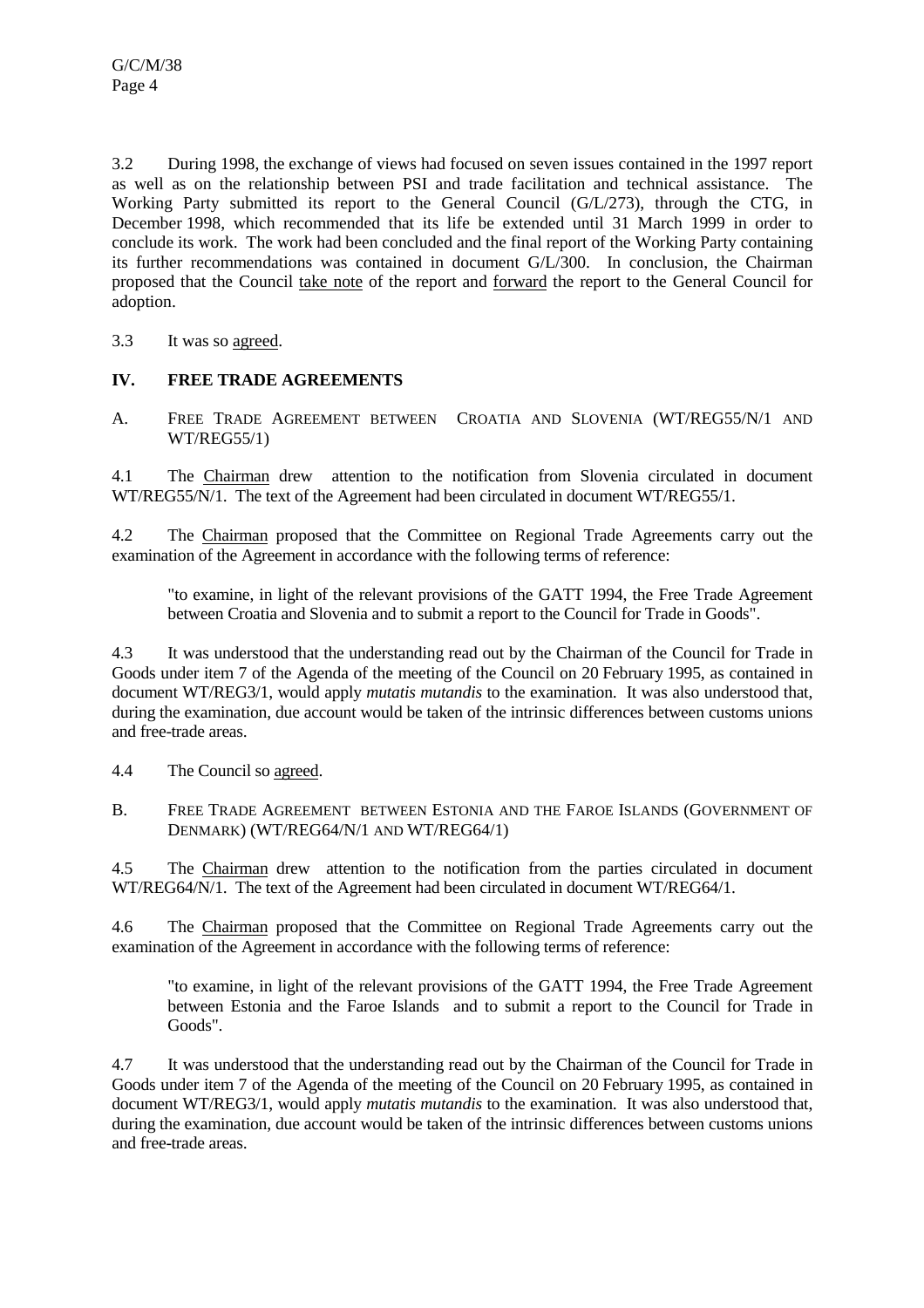4.8 The Council so agreed.

C. FREE TRADE AGREEMENT BETWEEN ISRAEL AND POLAND (WT/REG65/N/1 AND WT/REG65/1)

4.9 The Chairman drew attention to the notification from the parties circulated in document WT/REG65/N/1. The text of the Agreement had been circulated in document WT/REG65/1. The Council took note of the statement of the representative of Poland that the Agreement was awaiting its entry into force and could therefore not yet be subject to examination.

D. FREE TRADE AGREEMENT BETWEEN ISRAEL AND SLOVENIA (WT/REG66/N/1 AND WT/REG66/1)

4.10 The Chairman drew attention to the notification from the parties circulated in document WT/REG66/N/1. The text of the Agreement had been circulated in document WT/REG66/1.

4.11 The Chairman proposed that the Committee on Regional Trade Agreements carry out the examination of the Agreement in accordance with the following terms of reference:

"to examine, in light of the relevant provisions of the GATT 1994, the Free Trade Agreement between Israel and Slovenia and to submit a report to the Council for Trade in Goods".

4.12 It was understood that the understanding read out by the Chairman of the Council for Trade in Goods under item 7 of the Agenda of the meeting of the Council on 20 February 1995, as contained in document WT/REG3/1, would apply *mutatis mutandis* to the examination. It was also understood that, during the examination, due account would be taken of the intrinsic differences between customs unions and free-trade areas.

4.13 The Council so agreed.

E. FREE TRADE AGREEMENT BETWEEN TURKEY AND THE CZECH REPUBLIC (WT/REG67/N/1 AND WT/REG67/1)

4.14 The Chairman drew attention to the notification from the parties circulated in document WT/REG67/N/1. The text of the Agreement had been circulated in document WT/REG67/1.

4.15 The Chairman proposed that the Committee on Regional Trade Agreements carry out the examination of the Agreement in accordance with the following terms of reference:

"to examine, in light of the relevant provisions of the GATT 1994, the Free Trade Agreement between Turkey and the Czech Republic and to submit a report to the Council for Trade in Goods".

4.16 It was understood that the understanding read out by the Chairman of the Council for Trade in Goods under item 7 of the Agenda of the meeting of the Council on 20 February 1995, as contained in document WT/REG3/1, would apply *mutatis mutandis* to the examination. It was also understood that, during the examination, due account would be taken of the intrinsic differences between customs unions and free-trade areas.

4.17 The Council so agreed.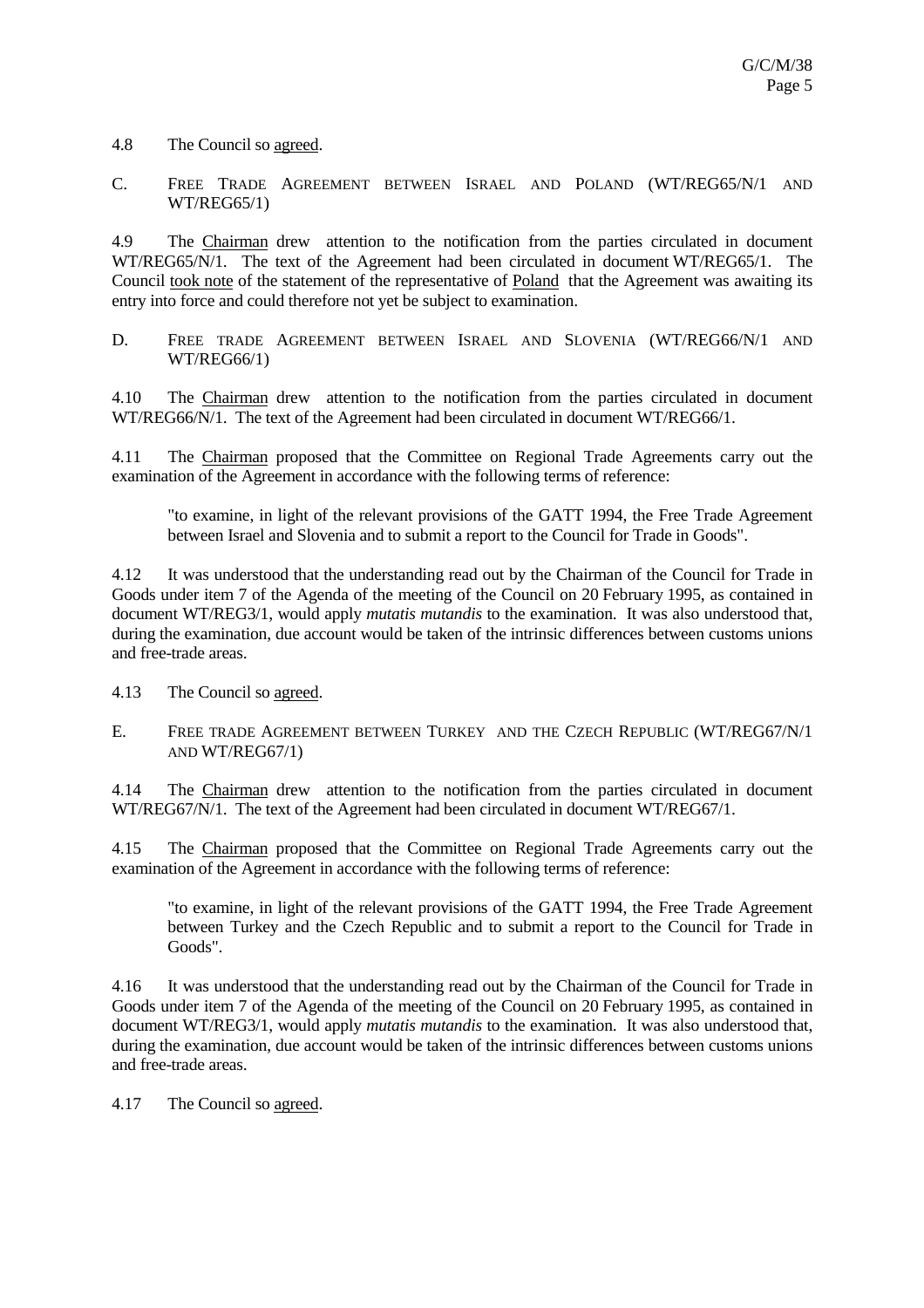#### F. FREE TRADE AGREEMENT BETWEEN TURKEY AND THE SLOVAK REPUBLIC (WT/REG68/N/1) AND WT/REG68/1)

4.18 The Chairman drew attention to the notification from the parties circulated in document WT/REG68/N/1. The text of the Agreement had been circulated in document WT/REG68/1.

4.19 The Chairman proposed that the Committee on Regional Trade Agreements carry out the examination of the Agreement in accordance with the following terms of reference:

"to examine, in light of the relevant provisions of the GATT 1994, the Free Trade Agreement between Turkey and the Slovak Republic and to submit a report to the Council for Trade in Goods".

4.20 It was understood that the understanding read out by the Chairman of the Council for Trade in Goods under item 7 of the Agenda of the meeting of the Council on 20 February 1995, as contained in document WT/REG3/1, would apply *mutatis mutandis* to the examination. It was also understood that, during the examination, due account would be taken of the intrinsic differences between customs unions and free-trade areas.

4.21 The Council so agreed.

G. FREE TRADE AGREEMENT BETWEEN TURKEY AND ESTONIA (WT/REG70/N/1 AND WT/REG70/1)

4.22 The Chairman drew attention to the notification from the parties circulated in document WT/REG70/N/1. The text of the Agreement had been circulated in document WT/REG70/1.

4.23 The Chairman proposed that the Committee on Regional Trade Agreements carry out the examination of the Agreement in accordance with the following terms of reference:

"to examine, in light of the relevant provisions of the GATT 1994, the Free Trade Agreement between Turkey and Estonia and to submit a report to the Council for Trade in Goods".

4.24 It was understood that the understanding read out by the Chairman of the Council for Trade in Goods under item 7 of the Agenda of the meeting of the Council on 20 February 1995, as contained in document WT/REG3/1, would apply *mutatis mutandis* to the examination. It was also understood that, during the examination, due account would be taken of the intrinsic differences between customs unions and free-trade areas.

4.25 The Council so agreed.

### H. EURO-MEDITERRANEAN AGREEMENT BETWEEN THE EUROPEAN COMMUNITIES AND TUNISIA (WT/REG69/N/1 AND WT/REG69/1)

4.26 The Chairman drew attention to the notification from the parties circulated in document WT/REG69/N/1. The text of the Agreement had been circulated in document WT/REG69/1.

4.27 The Chairman proposed that the Committee on Regional Trade Agreements carry out the examination of the Agreement in accordance with the following terms of reference:

"to examine, in light of the relevant provisions of the GATT 1994, the Free Trade Agreement between the European Communities and Tunisia and to submit a report to the Council for Trade in Goods".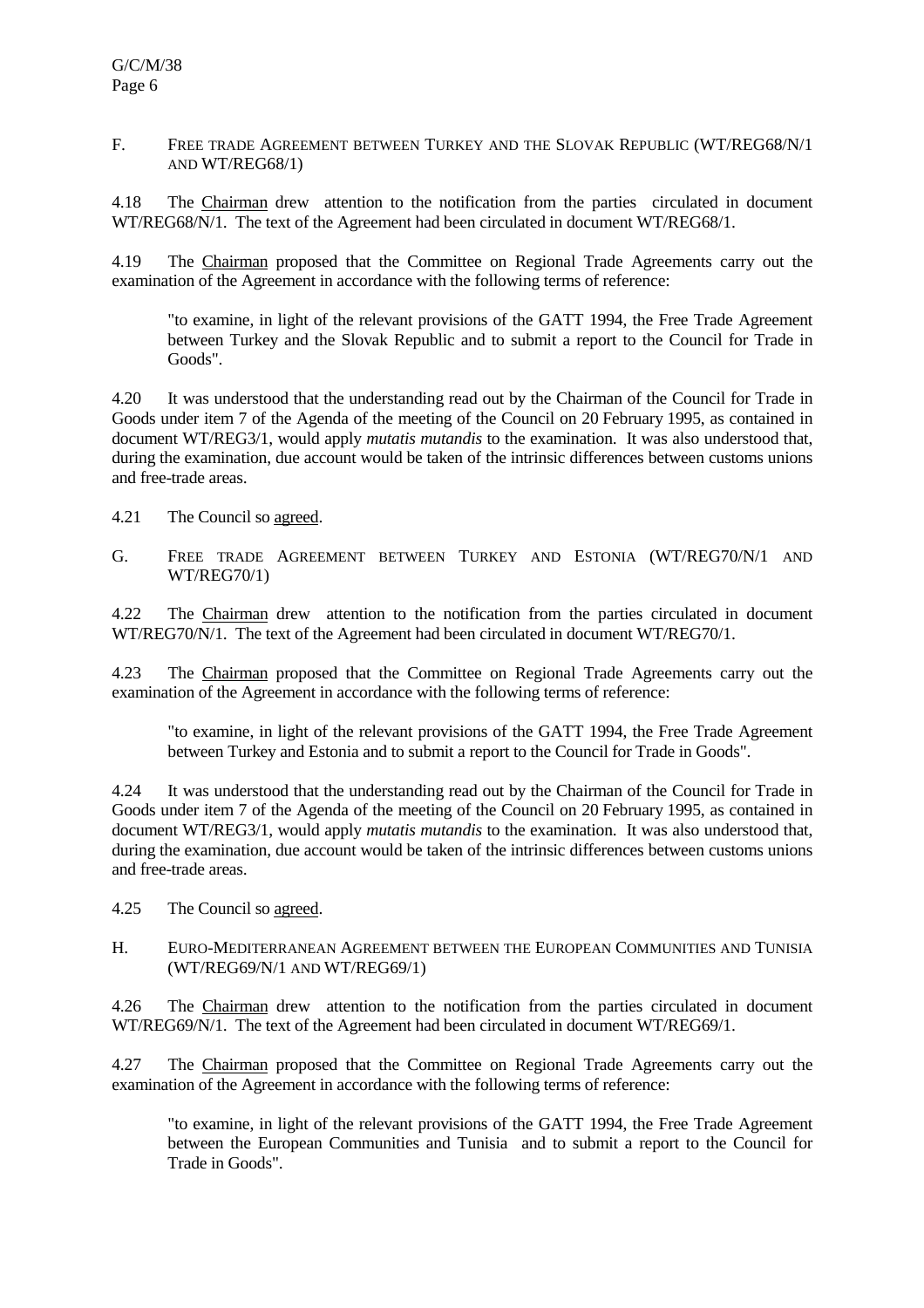4.28 It was understood that the understanding read out by the Chairman of the Council for Trade in Goods under item 7 of the Agenda of the meeting of the Council on 20 February 1995, as contained in document WT/REG3/1, would apply *mutatis mutandis* to the examination. It was also understood that, during the examination, due account would be taken of the intrinsic differences between customs unions and free-trade areas.

- 4.29 The Council so agreed.
- I. CENTRAL EUROPEAN FREE TRADE AGREEMENT ACCESSION OF THE REPUBLIC OF BULGARIA (WT/REG11/N/5 AND WT/REG11/10)

4.30 The Chairman drew attention to the notification from the parties circulated in document WT/REG11/N/5. The text of the Agreement had been circulated in document WT/REG11/10.

4.31 The Chairman proposed that the Committee on Regional Trade Agreements carry out the examination of the Agreement in accordance with the following terms of reference:

"to examine, in light of the relevant provisions of the GATT 1994, the Agreement on Accession of the Republic of Bulgaria to the Central European Free Trade Agreement and to submit a report to the Council for Trade in Goods".

4.32 It was understood that the understanding read out by the Chairman of the Council for Trade in Goods under item 7 of the Agenda of the meeting of the Council on 20 February 1995, as contained in document WT/REG3/1, would apply *mutatis mutandis* to the examination. It was also understood that, during the examination, due account would be taken of the intrinsic differences between customs unions and free-trade areas. For practical reasons the examination of this Agreement would be carried out jointly with the examination of the Central European Free Trade Agreement itself, which was currently underway in the Committee on Regional Trade Agreements.

4.33 The Council so agreed.

# **V. MARKET ACCESS MATTERS**

A. COMMITTEE ON MARKET ACCESS

#### Periodic Report of the Committee (G/MA/61)

5.1 On behalf of Mr. Lundby, Chairman of the Committee on Market Access, the Chairman introduced the periodic report of the Committee, contained in document G/MA/61. He said that in accordance with the agreed procedures of the Committee on Market Access regarding the transmission of factual data related to requests for extension of waivers, a draft report to this Council had been circulated in document G/MA/SPEC/10 and was examined by the Market Access Committee at its meeting of 11 March 1999. The report was revised taking into account the discussions that took place at that meeting and issued as document G/MA/61. The report summarized the activities of the Committee since its last report to the Council, made in October of last year and reflected in Annexes I and II the reasons why certain Members whose waivers expired on 30 April 1999 had requested a further extension of their waivers or had requested to be covered by a waiver. This was mainly to conclude ongoing consultations or to finalize the preparation of the required documentation. To date, out of the 41 Members under waivers (37 in relation to HS96 changes and four with regard to the transposition or renegotiation of their schedules), only the submissions of five Members had been finalized. Eight Members had yet to submit the required documentation and the remaining Members had to finalize pending issues. In this connection, the Chairman encouraged all the delegations concerned to pursue their efforts in order to settle any outstanding issues.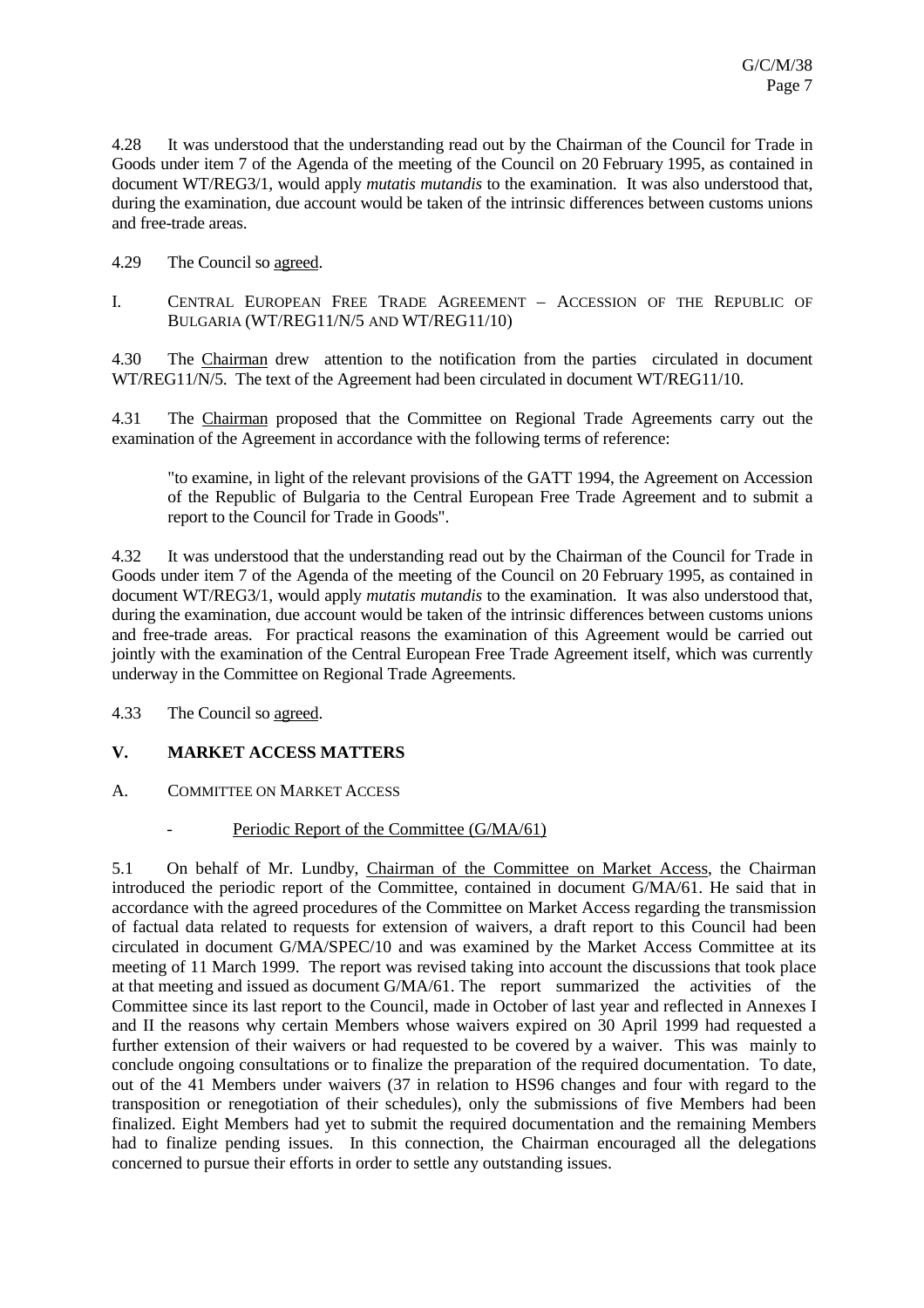5.2 The report also provided a summary of the activities carried out in the context of the modalities and operation of the Integrated Data Base (IDB) and indicated that as of 3 March 1999, fifty-two Members and three acceding countries had provided IDB submissions. Information had also been given on the status of processing of IDB submissions, the status of software development and the technical assistance activities that had been carried out thus far by the Secretariat. The report also reflected the open-ended consultations held by the Chairman of the Market Access Committee on the matter of submission to and dissemination of the IDB. Additionally, the report summarized the information given by the Secretariat on the status of the Loose-Leaf Schedule Project concerning the creation of a consolidated tariff schedules database.

5.3 The Council took note of the report.

B. HARMONIZED SYSTEM – REQUESTS FOR EXTENSIONS OF WAIVERS

5.4 The Chairman drew attention to the communications from Bangladesh, Nicaragua and Sri Lanka, containing requests for extension of waivers which were going to expire on 30 April 1999. These requests for waiver extensions had been made in the context of the transposition of these Members' schedules into the Harmonized System, and in accordance with paragraph 1 of the Understanding in respect of Waivers of Obligations under the General Agreement on Tariffs and Trade 1994.

5.5 These requests for waivers were before the Council for Trade in Goods for its consideration pursuant to Article IX of the WTO Agreement. Draft decisions had been circulated to assist the Council in its consideration of these requests.

(a) Bangladesh (G/L/298, G/C/W/142)

5.6 The Chairman stated that the request for a waiver extension from Bangladesh had been circulated in document G/L/298 and a draft decision in document G/C/W/142.

5.7 The Council approved the extension of the waiver granted to Bangladesh until 31 October 1999, and recommended that the draft decision be forwarded to the General Council for adoption.

(b) Nicaragua (G/L/297, G/C/W/141)

5.8 The Chairman stated that the request for a waiver extension from Nicaragua had been circulated in document G/L/297 and a draft decision in document G/C/W/141).

5.9 The representative of Nicaragua, in clarifying paragraph 5 of G/C/W/141, said that it should read as follows: "Noting that one Member has lifted its reservation and that consultations are in progress with the other Member which has reserved its right to enter into negotiations in accordance with Article XXVIII". The representative of Canada said that since Canada was the other Member in question, his delegation wanted to indicate its full support for the proposed amendment. It was also his hope and intention to find a solution before the end of April so that the extension would not be required.

5.10 The Council approved the extension of the waiver granted to Nicaragua until 31 October 1999, and recommended that the amended draft decision to be contained in G/C/W/141/Rev.1 be forwarded to the General Council for adoption.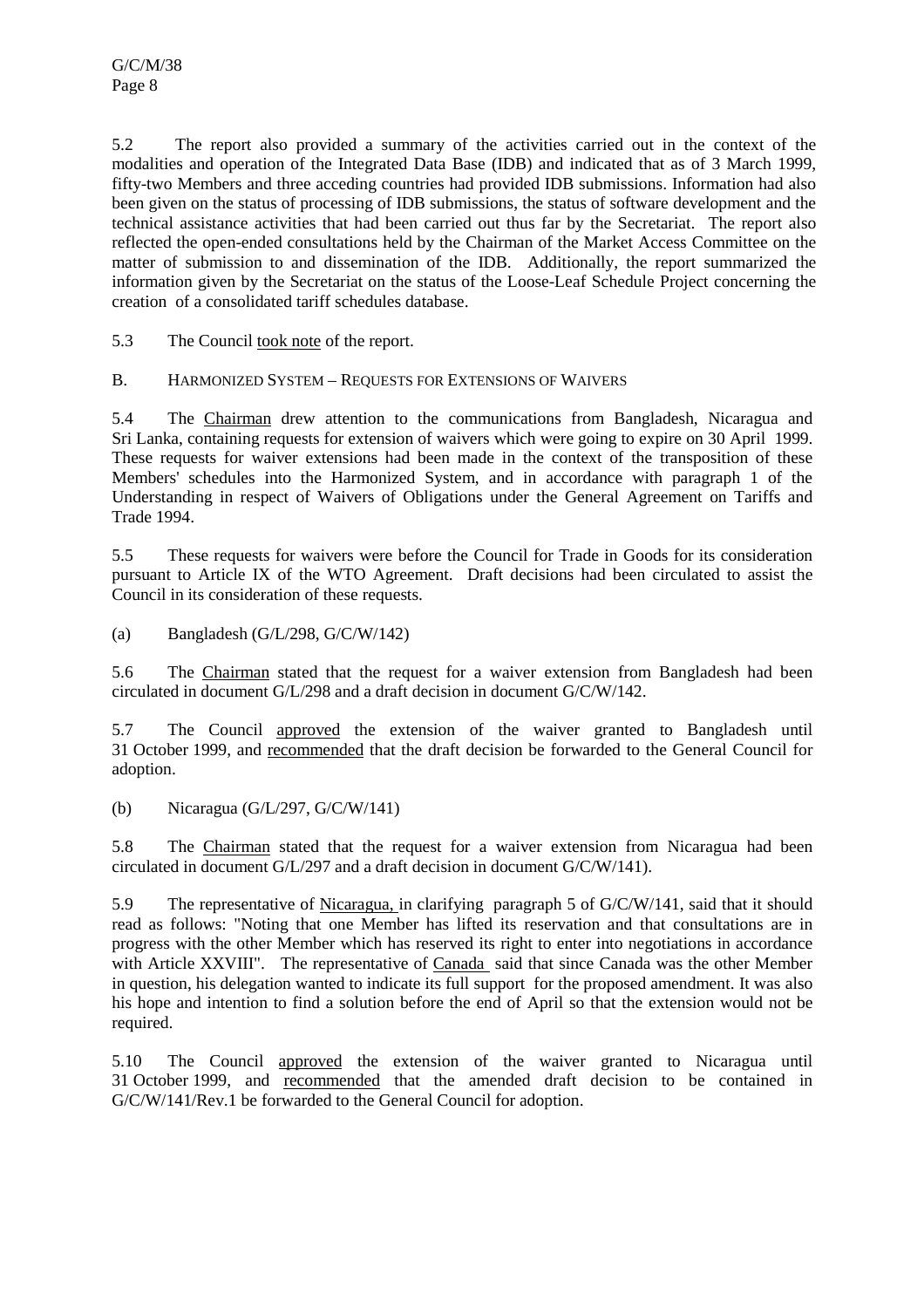(c) Sri Lanka (G/L/296, G/C/W/140)

5.11 The Chairman stated that the request for a waiver extension from Sri Lanka had been circulated in document G/L/296 and a draft decision in document G/C/W/140.

5.12 The Council approved the extension of the waiver granted to Sri Lanka until 31 October 1999, and recommended that the draft decision be forwarded to the General Council for adoption.

#### C. ZAMBIA - RENEGOTIATION OF SCHEDULE XXVIII

Request for an extension of the waiver  $(G/L/295, G/C/W/139)$ 

5.13 The Chairman drew attention to the request by Zambia circulated in document G/L/295 for an extension of a waiver granted to it in connection with the renegotiation of its schedule, and to a draft decision in document G/C/W/139).

5.14 The Council approved the extension of the waiver granted to Zambia until 31 October 1999, and recommended that the draft decision be forwarded to the General Council for adoption.

- D. DECISION ON THE INTRODUCTION OF HARMONIZED SYSTEM CHANGES INTO WTO SCHEDULES OF TARIFF CONCESSIONS ON 1 JANUARY 1996
	- Extension of the Time-Limit (G/MA/W/19/Rev.1)

5.15 The Chairman recalled that the General Council had adopted successive decisions, thereby suspending the application of the provisions of Article II of GATT 1994 until 30 April 1999 for the purpose of enabling Members to implement the 1996 recommended amendments to the Harmonized System nomenclature. He drew the Council's attention to the draft decision, contained in document G/MA/W/19/Rev.1 which now proposed to extend this time-limit until 31 October 1999. The annex to this draft decision listed Members who had requested an extension of their waivers. The purpose was to give Members more time to proceed with consultations or possible Article XXVIII negotiations.

5.16 The representative of Canada stated that on 22 March 1999 Canada had submitted a communication to the WTO setting out five technical changes to their original HS 96 modifications. As a result, one Member was lifting its reservation against Canada's HS 96 modifications, thus making it possible to delete Canada from the annex in terms of countries seeking an extension.

5.17 The representative of Japan noted that for some time only a few Members had completed the process for modifications and rectifications to schedules in view of introducing HS96 changes. Now, however, ten Members had finished the whole process and several more Members were only waiting for completion of procedures for the issuing of certifications. Japan welcomed this significant progress and wanted to encourage other Members to actively conduct consultations in order to make this waiver extension the last.

5.18 The Council took note of the statements, approved the extension of the waiver until 31 October 1999, and recommended that the draft decision, with the amendment proposed by Canada, be transmitted to the General Council for adoption.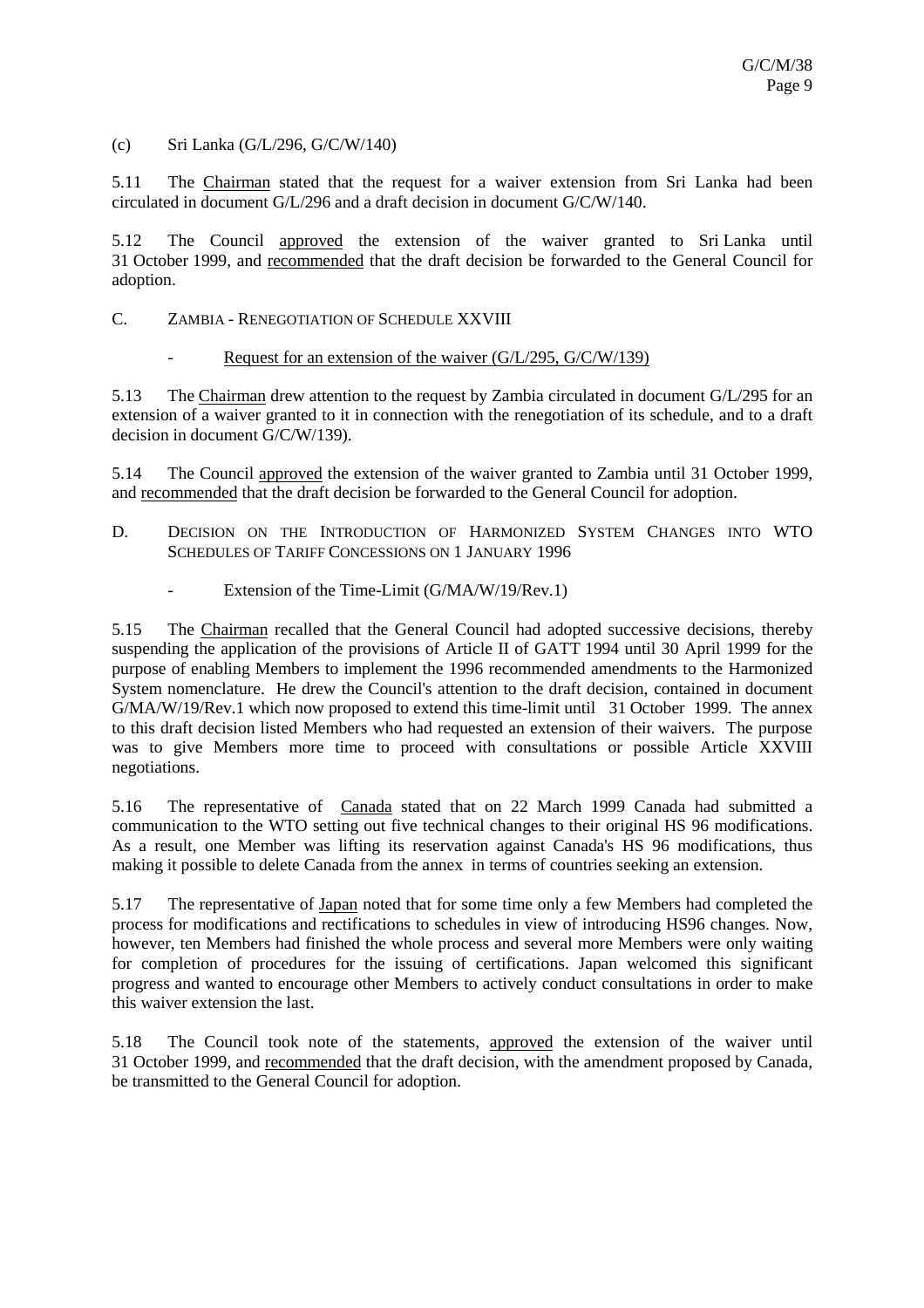## **VI. APPOINTMENT OF OFFICERS FOR SUBSIDIARY BODIES OF THE COUNCIL**

6.1 The Chairman stated that the "Guidelines for the Appointment of Officers to WTO bodies" contained in document WT/L/31 and approved by the General Council on 31 January 1995, provided that the Chairperson of the Council for Trade in Goods would conduct consultations on the appointment of the chairpersons of bodies to Group 6(A) which comprised the subsidiary bodies of the Council for Trade in Goods. Accordingly, he had conducted consultations and had a slate of names to recommend to the Council as Chairpersons of the following bodies.:

| Committee on Agriculture                                     | H.E. Mr. Nestor Osorio<br>(Colombia)       |  |
|--------------------------------------------------------------|--------------------------------------------|--|
| <b>Committee on Anti-Dumping Practices</b>                   | Mr. Milan Hovorka<br>(Czech Republic)      |  |
| <b>Committee on Customs Valuation</b>                        | Mr. Edward Brown<br>(United Kingdom)       |  |
| Committee on Import Licensing                                | Ms. Marie Gosset<br>(Côte d'Ivoire)        |  |
| Committee on Rules of Origin                                 | Mr. Sandy Moroz<br>(Canada)                |  |
| <b>Committee on Market Access</b>                            | Mr. Pedro da Costa e Silva<br>(Brazil)     |  |
| Committee on Safeguards                                      | Mr. Hamish McCormick<br>(Australia)        |  |
| Committee on Sanitary and Phytosanitary<br><b>Measures</b>   | Mr. Attie Swart<br>(South Africa)          |  |
| Committee on Subsidies and<br><b>Countervailing Measures</b> | Mr. Jan Söderberg<br>(Sweden)              |  |
| Committee on Technical Barriers to Trade                     | Mr. Mohan Kumar<br>(India)                 |  |
| <b>Committee on Trade Related Investment Measures</b>        | Mr. Leo Palma<br>(Philippines)             |  |
| Working Party on State Trading Enterprises                   | Mr. Bernard T. Kutten<br>(The Netherlands) |  |

#### 6.2 The Council so agreed.

6.3 The Chairman pointed out that while all the other subsidiary bodies of the Council had provisions in the respective agreement or in their rules of procedure requiring them to elect chairpersons, the Working Parties did not have any procedural rules and did not have provisions on election of chairpersons. As a result, in the case of the Working Party on State Trading Enterprises, he proposed that the Council appoint the nominated Chairperson.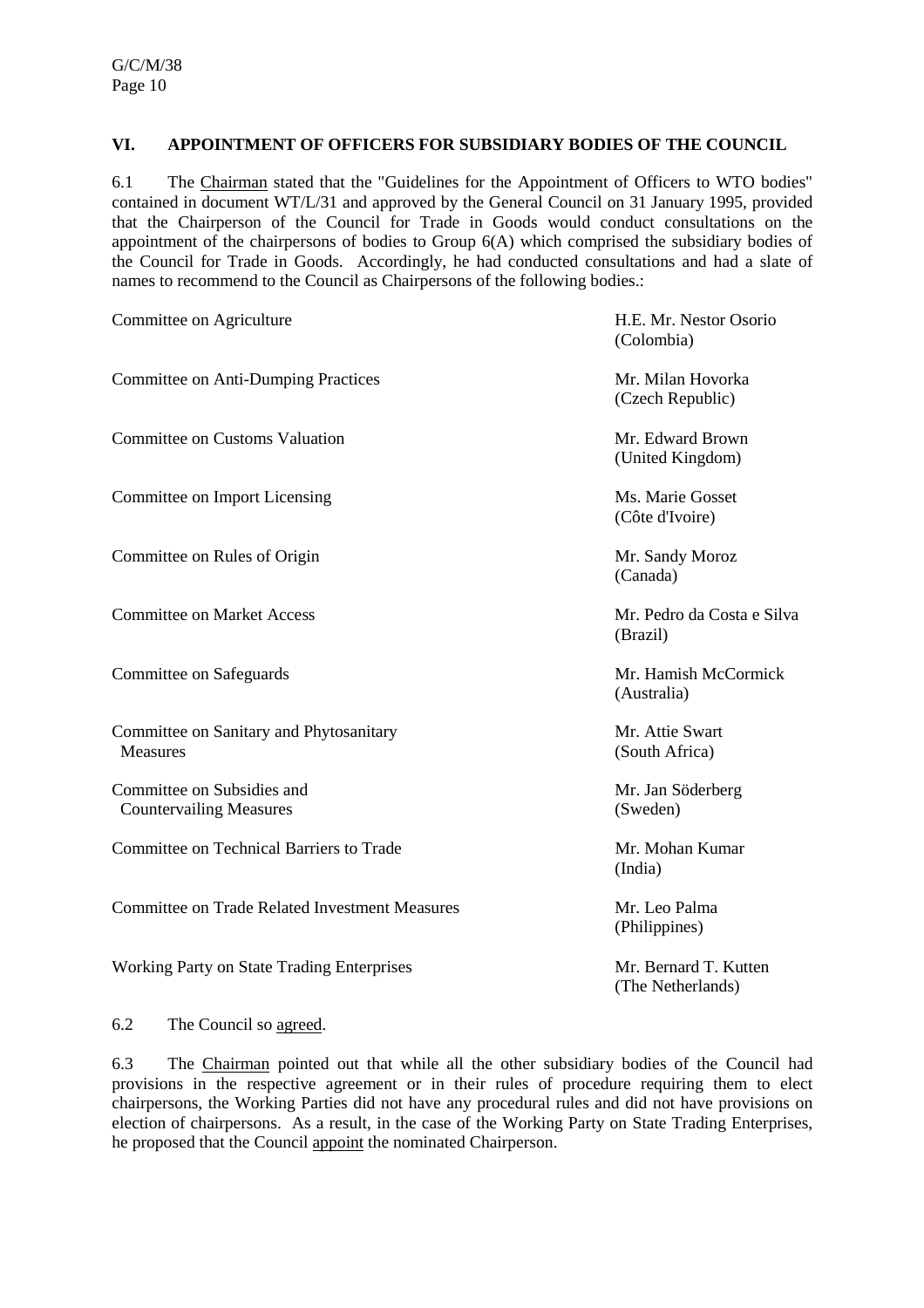6.4 The Council so agreed and appointed Mr. Kutten as Chairman of the Working Party on State Trading Enterprises.

6.5 The Chairman stated furthermore that he had not addressed the question of Vice-Chairpersons. It was his understanding that it would be for the subsidiary bodies to decide if they needed a Vice-Chairperson in cases where the option existed under the respective Agreement and/or rules of procedure, and for the respective Chairperson to hold the necessary consultations. He proposed to proceed on that understanding.

6.6 The Council took note of the statement and agreed to proceed on that understanding.

### **VII. ELECTION OF CHAIRPERSON OF THE COUNCIL FOR TRADE IN GOODS**

7.1 The Chairman stated that the Chairman of the General Council had carried out informal consultations on a slate of names for appointment as chairpersons to the different WTO standing bodies in accordance with the established Guidelines for Appointment of Officers. These proposed nominations were approved by the General Council at its meeting on 16 February 1999.

7.2 On the basis of the understandings reached, he proposed that the Council elect H.E. Ambassador R. Farrell (New Zealand) as Chairman of the Council by acclamation.

7.3 The Council unanimously elected Ambassador Farrell Chairman for the Council for Trade in Goods for 1999.

### **VIII. OTHER BUSINESS**

8.1 The representative of Chile declared that as a contribution to the transparency of the WTO, Chile wished to inform Members that through Law No. 19.589 it had provided for the unilateral deepening of its trade liberalization that was not subject to bindings under the WTO by uniformly and progressively reducing the general and single tariff rate between 1999 and 2003. The general tariff rate, which was 11 per cent *ad valorem*, was being modified according to the following timetable: as from 1 January 1999, 10 per cent *ad valorem*; as from 1 January 2000, 9 per cent *ad valorem*; as from 1 January 2001, 8 per cent *ad valorem*; as from 1 January 2002, 7 per cent *ad valorem*; and as from 1 January 2003, 6 per cent *ad valorem*.

8.2 The further opening up that this Law represented was consistent with the long-term trade liberalization policy of the Government of Chile, the priority of which was to promote sustained and shared growth through the proper allocation of resources. This tariff reduction would increase the country's competitiveness, deepen the process of international economic integration and enable Chile to safeguard its basic economic and fiscal balances as an efficient means of boosting development. The decrease in financial resources that this initiative implied would be entirely compensated in order to maintain the level of tax revenue: the tariff, which was an indirect tax, would be offset by an increase in other indirect taxes. In addition to promoting the country's competitiveness in all of its productive sectors, this initiative would achieve an important objective of the WTO: increasing market access through the substantial reduction of an important barrier to trade, the customs tariff."

8.3 The representative of Hungary noted that since the last meeting of the CTG Hungary had concluded free trade agreements with the Republics of Estonia and Lithuania which would be officially notified to the CTG after the ratification procedures had been terminated.

8.4 The representative of Turkey informed the Council that Turkey had concluded a free trade agreement with Bulgaria, in conformity with the provisions of Article XXIV of GATT 1994, which came into effect on 1 January 1999. An appropriate notification would be made.